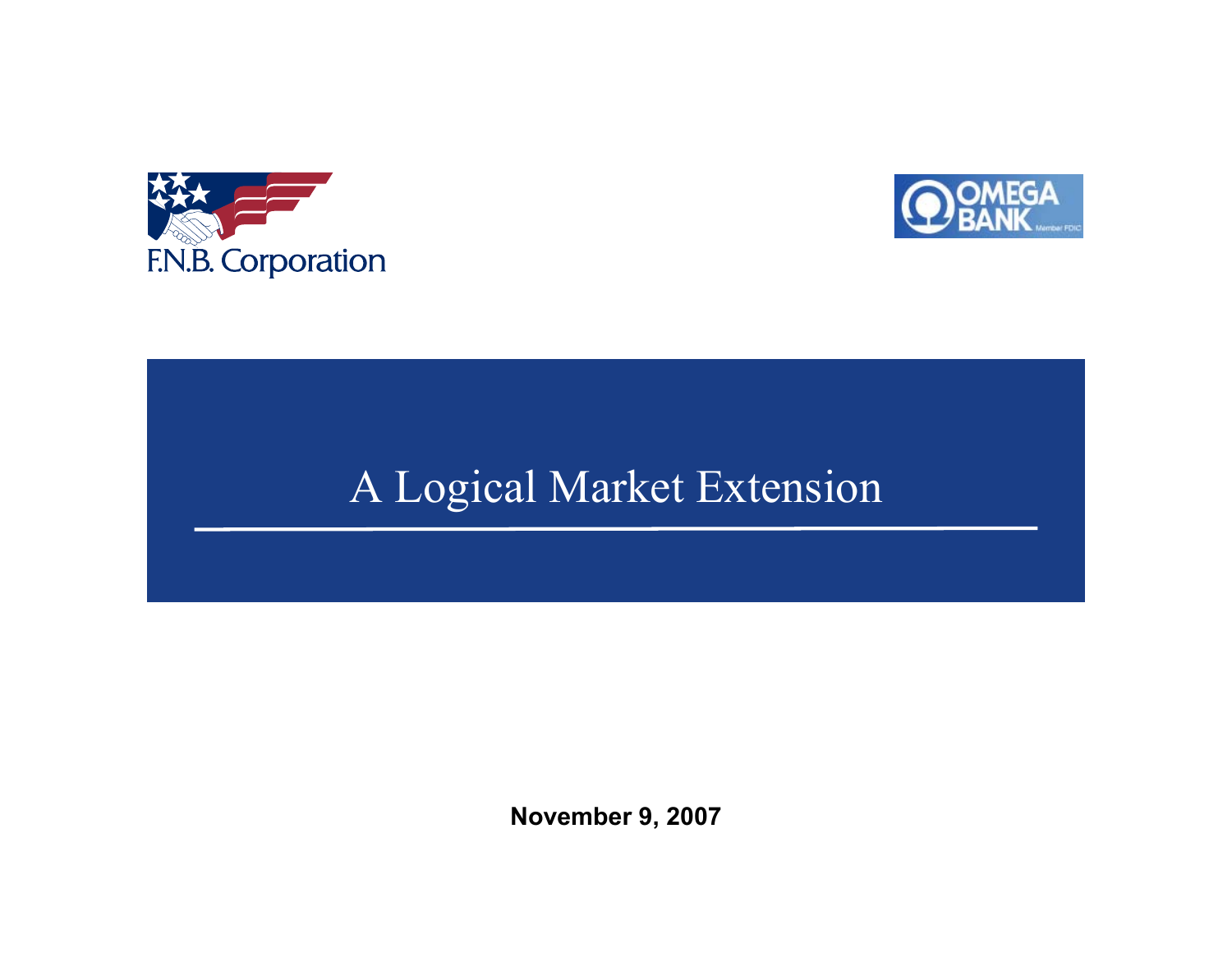## Forward Looking Statements

Certain statements in this presentation, including, without limitation, statements as to the impact of the merger, statements as to F.N.B.'s, Omega's, or their respective management's beliefs, expectations or opinions, and all other statements in this press release, other than historical facts, are forward-looking statements, as such term is defined in the Securities Exchange Act of 1934, which are intended to be covered by the safe harbors created thereby. Forward-looking statements are subject to risks and uncertainties, are subject to change at any time and may be affected by various factors that may cause actual results to differ materially from the expected or planned results. In addition to the factors discussed above, certain other factors, including without limitation, a significant increase in competitive pressures among financial institutions; changes in the interest rate environment that may reduce interest margins; changes in prepayment speeds, loan sale volumes, charge-offs and loan loss provisions; less favorable than expected general or local economic or political conditions; legislative or regulatory changes that may adversely affect the businesses in which F.N.B. or Omega is engaged; technological issues which may adversely affect F.N.B.'s or Omega's financial operations or customers; changes in the securities markets and other risks detailed from time to time in F.N.B.'s and Omega's filings with the SEC can cause actual results and developments to be materially different from those expressed or implied by such forward-looking statements. F.N.B. and Omega may not be able to complete the proposed merger on the terms summarized above or other acceptable terms, or at all, due to a number of factors, including the failure to obtain approval of their respective shareholders, regulatory approvals or to satisfy other customary closing conditions. F.N.B. and Omega disclaim any intent or obligation to publicly update or revise any forward-looking statements, regardless of whether new information becomes available, future developments occur or otherwise.

### **ADDITIONAL INFORMATION ABOUT THE MERGER**

F.N.B. Corporation and Omega Financial Corporation will file a joint proxy statement/prospectus and other relevant documents with the SEC in connection with the merger. The joint proxy statement/prospectus will be mailed to the shareholders of F.N.B. and Omega. SHAREHOLDERS OF F.N.B. AND OMEGA ARE ADVISED TO READ THE JOINT PROXY STATEMENT/PROSPECTUS WHEN IT BECOMES AVAILABLE AND ANY OTHER RELEVANT DOCUMENTS FILED WITH THE SEC, AS WELL AS ANY AMENDMENTS OR SUPPLEMENTS TO THOSE DOCUMENTS, BECAUSE THEY WILL CONTAIN IMPORTANT INFORMATION.

The joint proxy statement/prospectus and other relevant materials (when they become available), and any other documents filed by F.N.B. with the SEC, may be obtained free of charge at the SEC's Web site at www.sec.gov. In addition, investors and security holders may obtain free copies of the documents filed with the SEC by F.N.B. Corporation by contacting James Orie, F.N.B. Corporation, One F.N.B. Boulevard, Hermitage, PA 16148, telephone: (724) 983-3317 and by Omega by contacting Daniel Warfel, CFO, Omega Financial Corporation, 366 Walker Drive, P.O. Box 298, State College, PA 16804-0298, telephone: (814) 231-5778.

F.N.B. and its directors, executive officers and other members of its management and employees may be deemed to be participants in the solicitation of proxies from its shareholders in connection with the proposed merger. Information concerning such participants' ownership of F.N.B. common stock is set forth in the F.N.B.'s proxy statements and Annual Reports on Form 10-K, previously filed with the SEC. Additional information about the interests of those participants may be obtained from reading the joint proxy statement/prospectus relating to the merger when it becomes available.

Omega and its directors, executive officers and other members of its management and employees may be deemed to be participants in the solicitation of proxies from its shareholders in connection with the proposed merger. Information concerning such participants' ownership of Omega common stock is set forth in the Omega's proxy statements and Annual Reports on Form 10-K, previously filed with the SEC. Additional information about the interests of those participants may be obtained from reading the joint proxy statement/prospectus relating to the merger when it becomes available. This communication does not constitute an offer of any securities for sale.



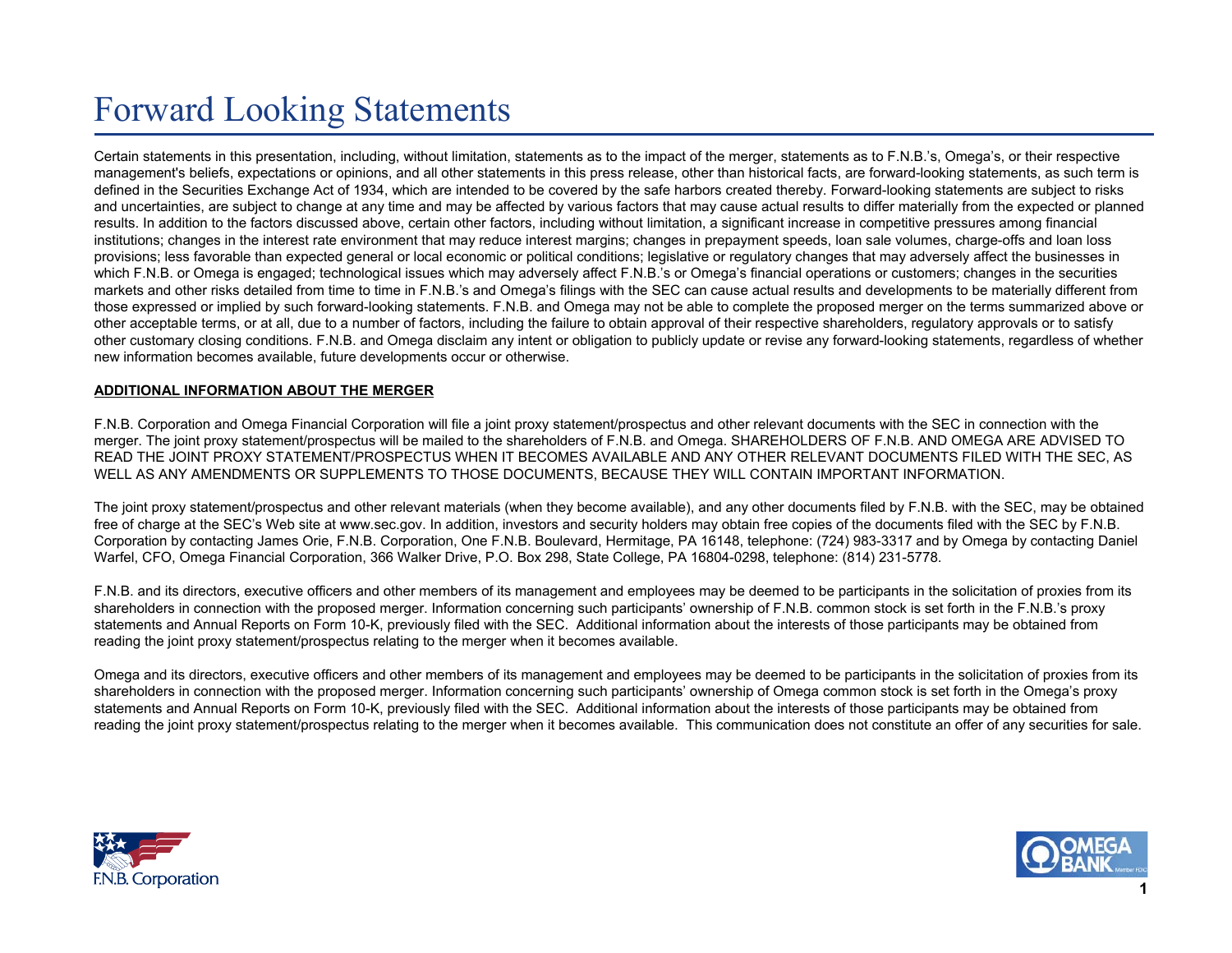## Compelling Transaction Rationale

**Strengthens Position in Pennsylvania** 

**Complementary Business Mix** 

**Low Execution Risk** 

> **Financially Attractive**

- $\checkmark$  Logical extension of current footprint, improving market reach and penetration
- $\checkmark$  Omega provides top 5 presence in seven of their top ten MSAs
- $\checkmark$  Establishes strong #1 position in attractive State College MSA
- $\checkmark$  Consistent with FNB strategic plan
- $\checkmark$  Diversified revenue stream with fee income totaling 32% of revenue
- $\checkmark$  Attractive trust, brokerage, insurance and equipment leasing businesses
- $\checkmark$  Similar markets and businesses
- $\checkmark$  Fair and balanced transaction pricing allowing for conservative assumptions
- $\checkmark$  Experienced management team focused on execution
- $\checkmark$  Accretive to cash EPS in first full year
- $\checkmark$  Immediately accretive to tangible common equity ratio and tangible book value per share
- $\checkmark$  Operating efficiencies to be realized
- $\checkmark$  Opportunity for future revenue synergies
- $\checkmark$  Adds scale while improving strategic flexibility
	- Creates franchise with \$1.3 billion market capitalization, \$8.0 billion in assets and \$5.8 billion in deposits



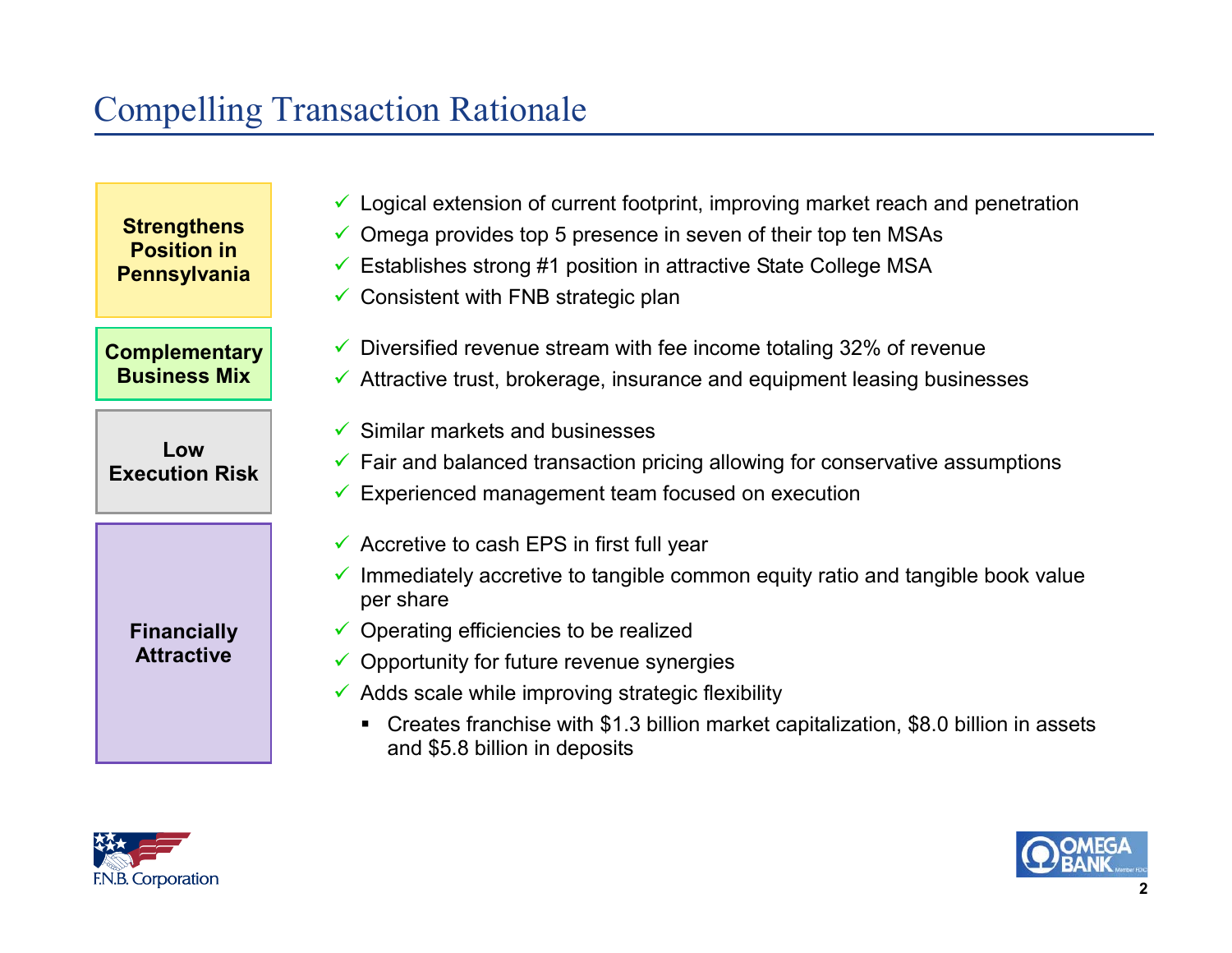### Leadership Position in Core Markets



### **Pennsylvania Geographic Footprint Key Highlights**

**o** FNB

### **Omega Deposit Market Share by MSA**

|      |                   |                 | Total<br><b>Deposits</b> | <b>Total Market</b><br><b>Share</b> |
|------|-------------------|-----------------|--------------------------|-------------------------------------|
| Rank | MSA               | <b>Branches</b> | (\$mm)                   | (%)                                 |
| 1    | State College, PA | 18              | 336.3                    | 17.9                                |
| 3    | Altoona, PA       | 11              | 256.7                    | 13.7                                |
| 2    | Huntingdon, PA    | 5               | 119.8                    | 24.5                                |
| 3    | Lewistown, PA     | 5               | 111.5                    | 17.3                                |
| 3    | Selinsgrove, PA   | 5               | 96.5                     | 18.8                                |
| 20   | Scranton, PA      | 5               | 89.9                     | 0.9                                 |
|      | Sunbury, PA       |                 | 74.0                     | 6.2                                 |
| 8    | Williamsport, PA  | 5               | 65.7                     | 4.2                                 |
| 4    | Lock Haven, PA    | 3               | 62.7                     | 18.2                                |
| 5.   | Lewisburg, PA     |                 | 46.6                     | 8.0                                 |

Source: SNL Financial as of June 30, 2007



- $\checkmark$  Seven of their top ten markets have a top 5 market share rank
- $\checkmark$  78% of deposits with top 5 market share ranks

**Percent of Deposits by Share**

- $\checkmark$  State College MSA amongst fastest growing markets in PA
- $\checkmark$  #1 Rank with 18% market share in attractive State College MSA

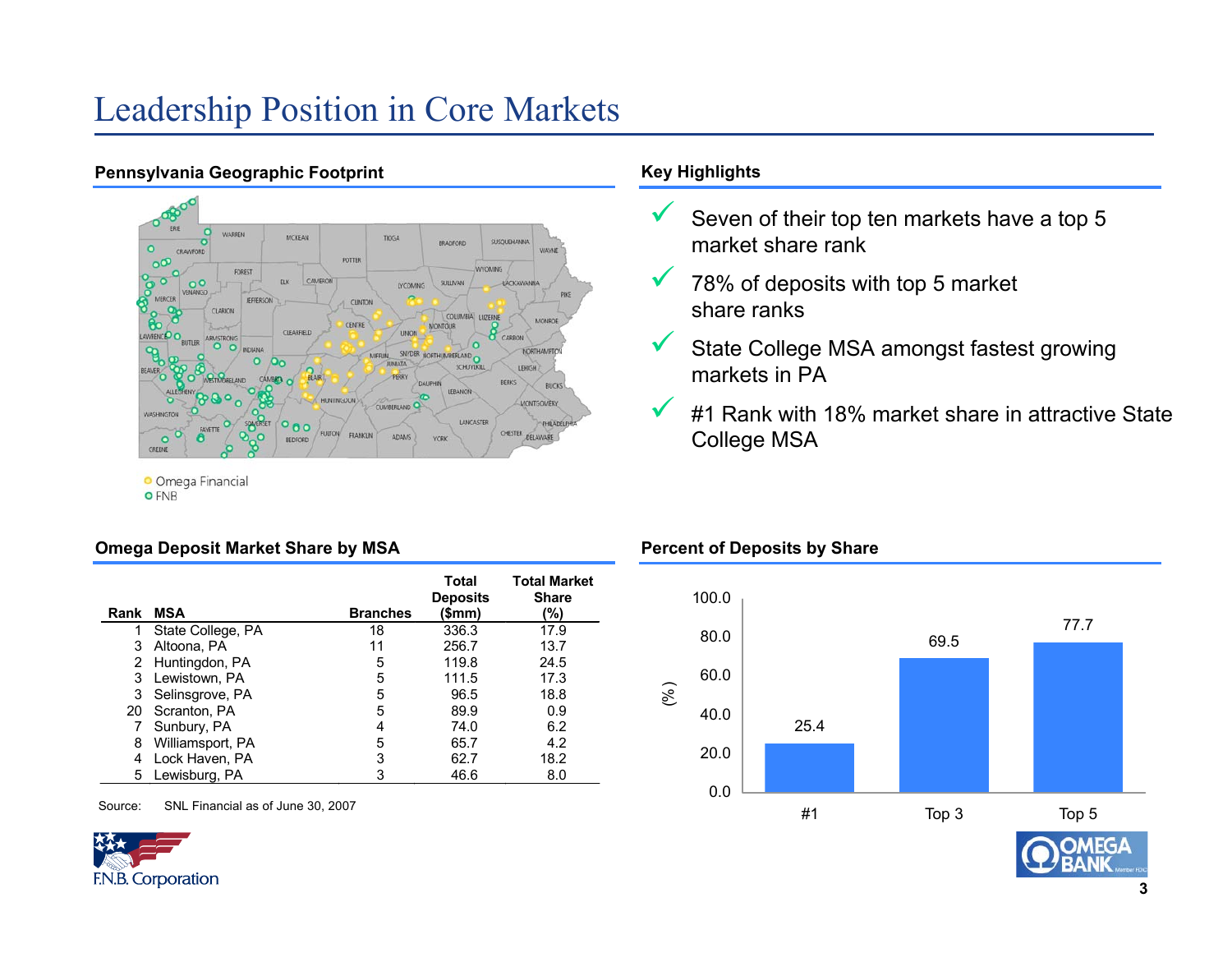### Attractive Market Characteristics and Business Mix



**Omega Financial Corporation – A Commercial Loan Focus 2 Omega Financial Corporation – Strong Core Deposit Funding 2**





1 Represents growth for 2007–2012, per SNL Financial

2 End of period balances per June 30, 2007, Company 10Q Filing



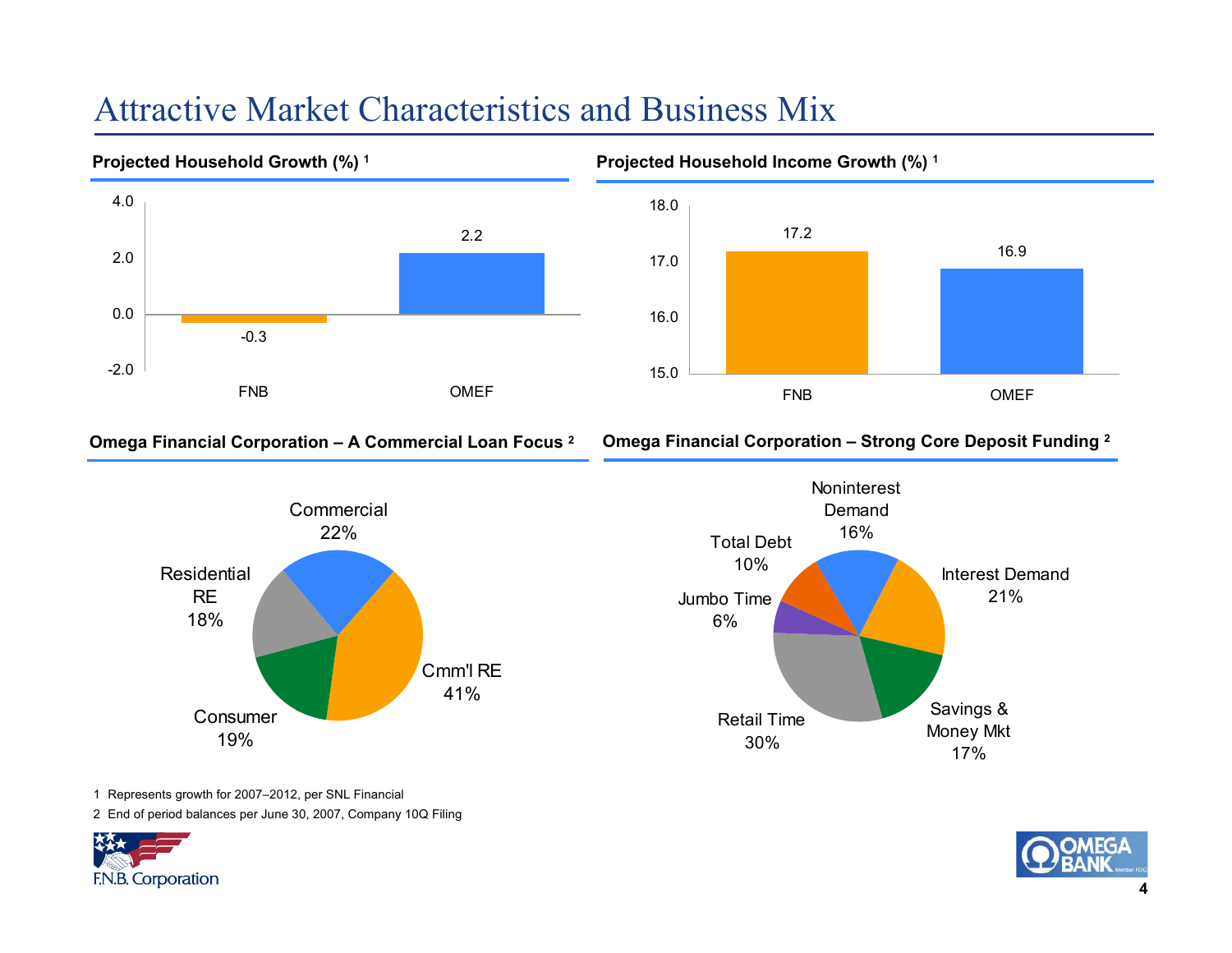### Transaction Summary

| <b>Fixed Exchange Ratio:</b>               | 2.022 shares of FNB for each share of Omega                                                       |
|--------------------------------------------|---------------------------------------------------------------------------------------------------|
| Implied Purchase Price per Omega<br>Share: | \$31.14 <sup>1</sup>                                                                              |
| <b>Consideration:</b>                      | 100% stock; tax-free exchange for Omega's shareholders                                            |
| <b>Aggregate Purchase Price:</b>           | \$393 million $2$                                                                                 |
| <b>Break-up Fee:</b>                       | \$15 million                                                                                      |
| <b>Anticipated Closing:</b>                | Early Second Quarter of 2008                                                                      |
| <b>Approvals:</b>                          | Regulatory and shareholder approvals for both FNB and Omega                                       |
| <b>Due Diligence:</b>                      | Completed                                                                                         |
| <b>Board of Directors:</b>                 | Three directors will be added from Omega                                                          |
| <b>Management:</b>                         | Donita Koval named President and CEO of First National Bank<br>of Pennsylvania's new Omega Region |

1 Based on FNB's closing stock price of \$15.40 per share on November 8, 2007 and a fixed exchange ratio of 2.022x

2 Based on Omega diluted common shares outstanding of 12.6 million, including net options calculated using the treasury stock method



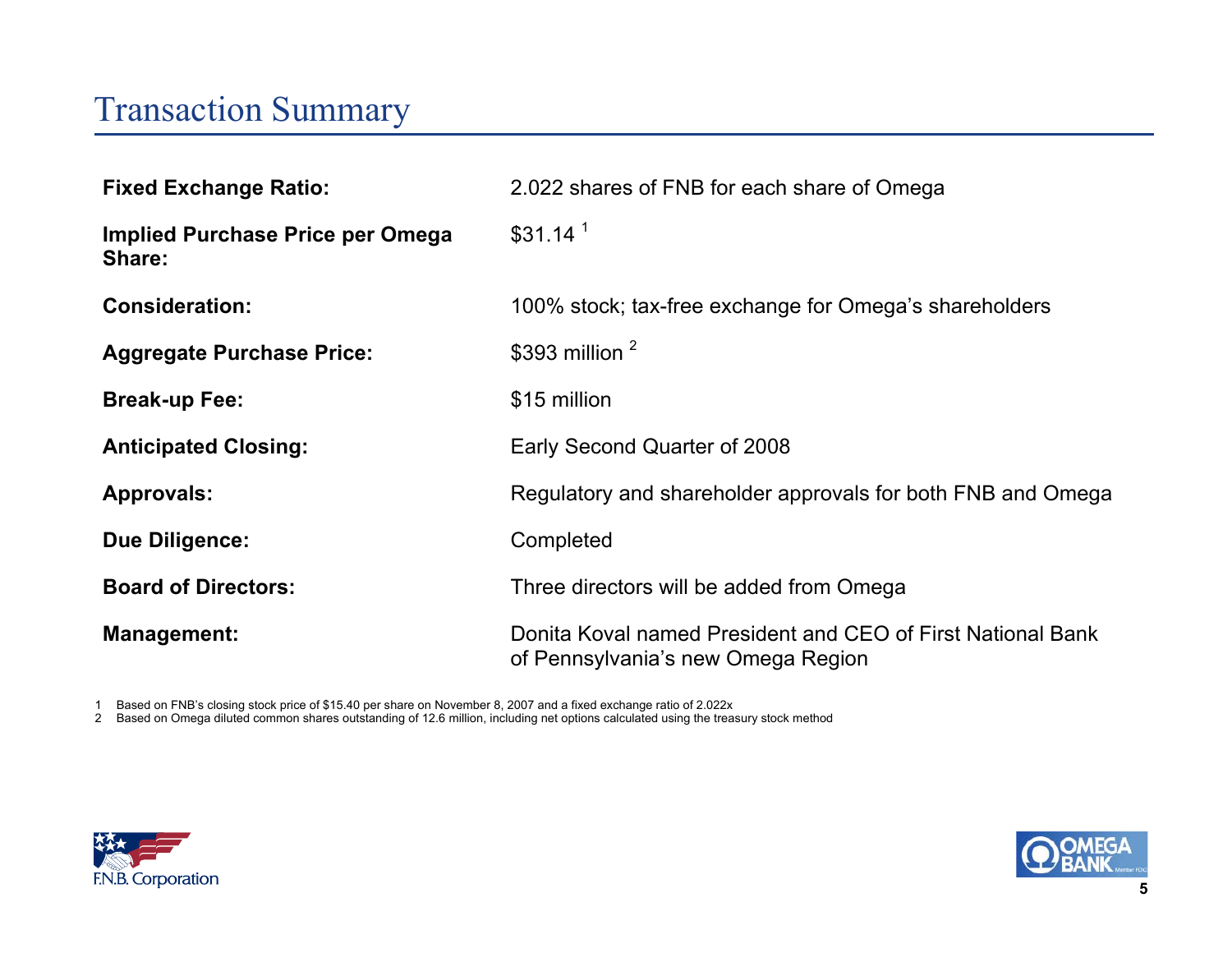|                                                           | <b>FNB Stand Alone</b> | <b>FNB/OMEF</b><br><b>Transaction</b> | Comparable<br>Acquisitions <sup>1</sup> |
|-----------------------------------------------------------|------------------------|---------------------------------------|-----------------------------------------|
| Purchase Price (\$) <sup>2</sup>                          |                        | 31.14                                 |                                         |
| Premium to Market $(\%)$ <sup>2</sup>                     |                        | 18.8                                  | 33.8                                    |
| Price to 2007E EPS $(x)$ <sup>3</sup>                     | 13.2                   | 18.2                                  | 20.2                                    |
| Price to 2008E EPS $(x)$ <sup>4</sup>                     | 12.5                   | 16.1                                  | 18.6                                    |
| Price to Book (x)                                         | 1.72                   | 1.19                                  | 2.41                                    |
| Price to Tangible Book (x)                                | 3.34                   | 2.38                                  | 2.80                                    |
| <b>Core Deposit Premium (%)</b>                           | 16.2                   | 18.8                                  | 21.4                                    |
| Memo:                                                     |                        |                                       |                                         |
| Price to 2008 Earnings with Cost Savings (x) <sup>5</sup> |                        | 11.1                                  |                                         |
| Internal Rate of Return (%) <sup>6</sup>                  |                        | 14.9                                  |                                         |

Notes: Financial data for the quarter ended September 30, 2007

1 Represents selected median bank/thrift transactions between \$250 and \$1.15 billion since January 1, 2005

2 Based on fixed exchange ratio of 2.022x and FNB closing share price of \$15.40 on November 8, 2007

3 Based on median I/B/E/S consensus EPS estimates of \$1.17 for FNB and \$1.72 for Omega

4 Based on median I/B/E/S consensus EPS estimates of \$1.23 for FNB and \$1.93 for Omega per FNB management

5 Assumes 30% cost savings on Omega's cash non-interest expense base fully phased-in 100% in 2008

6 Assumes terminal multiple of 14.0x



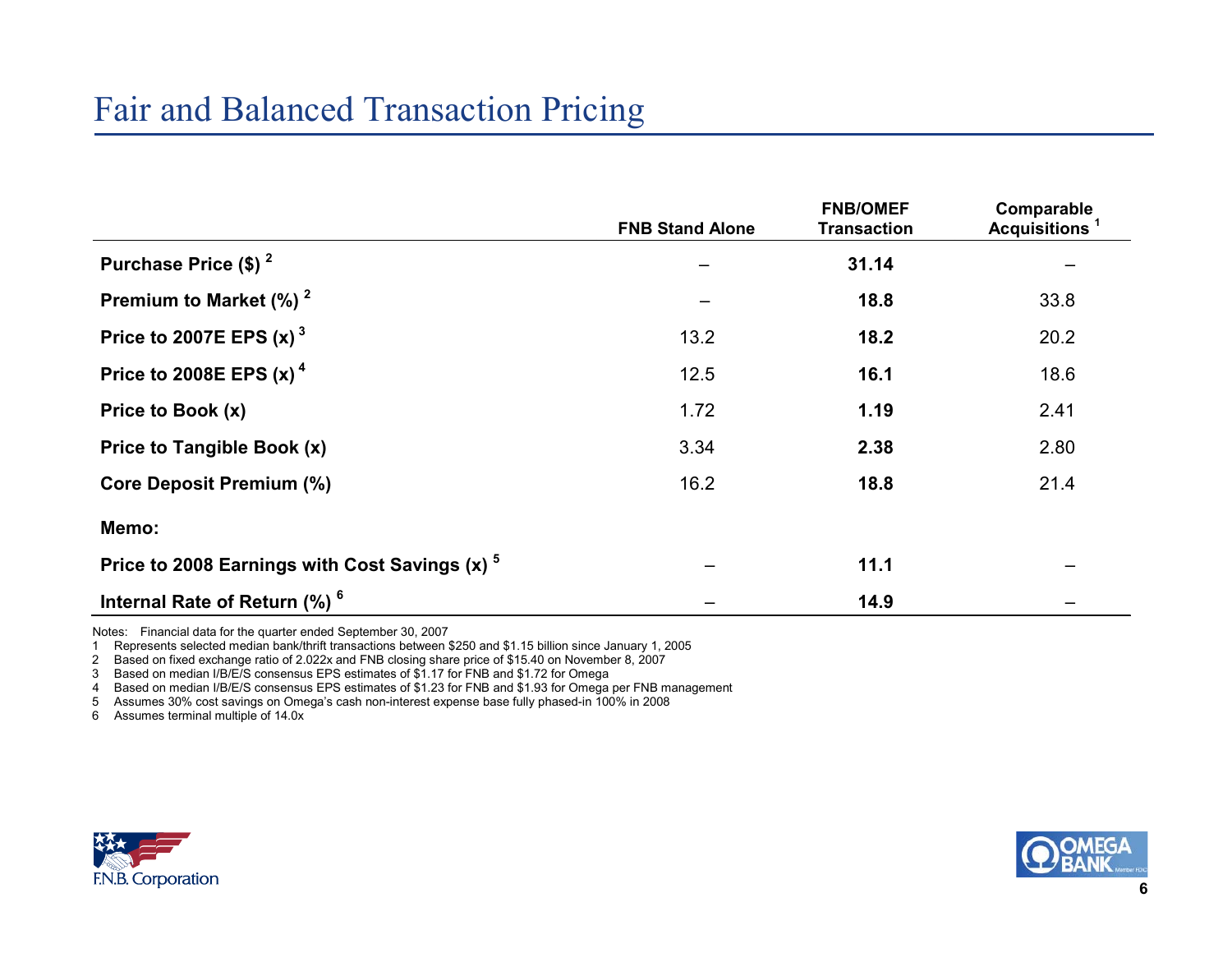- $\checkmark$ Assumes transaction close of early second quarter of 2008
- $\checkmark$ 30% cost savings1 phased-in 75% in 2008, 100% in 2009 and thereafter
- $\checkmark$ Potential revenue enhancements not incorporated in financial models
- $\checkmark$  Core deposit intangible equal to 4.70% of Omega's transaction accounts, amortized sum-of-the-years digits over 10 years
- $\checkmark$ \$40 million restructuring charge, pre-tax

Note:

1 Based on Omega's cash non-interest expense base



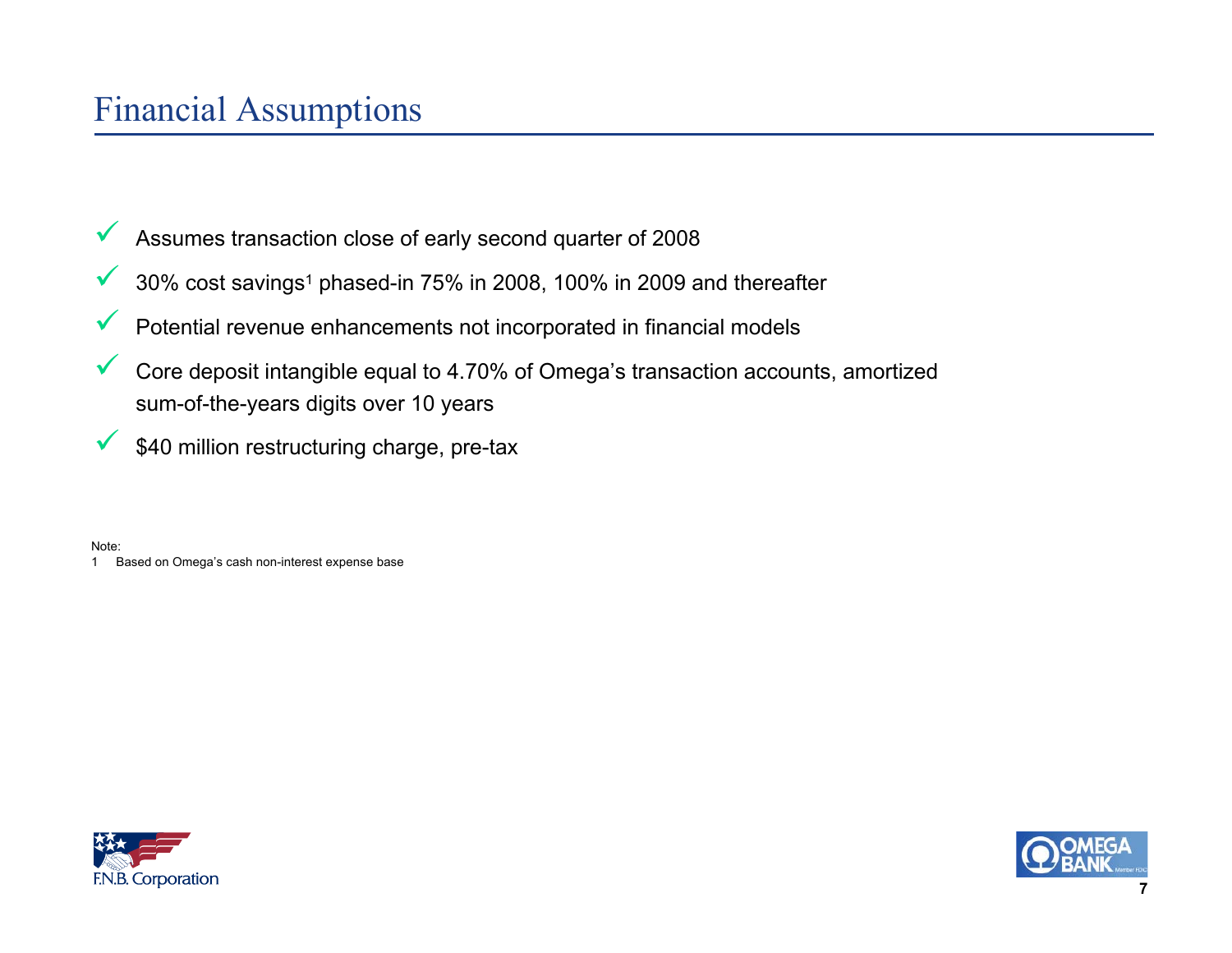## Financial Impact to FNB

| (\$ in millions, except per share amounts)    | 2008E | 2009E | 2010E |
|-----------------------------------------------|-------|-------|-------|
| FNB Stand Alone Net Income <sup>1</sup>       | 74.6  | 78.7  | 83.0  |
| OMEF Stand Alone Net Income <sup>2</sup>      | 18.3  | 25.8  | 27.8  |
| Pro Forma Net Income—Before Adjustments       | 92.9  | 104.5 | 110.8 |
| After-Tax Cost Savings <sup>3</sup>           | 6.4   | 11.7  | 12.1  |
| Other Adjustments (After-Tax) <sup>4</sup>    | (3.7) | (4.9) | (4.5) |
| Pro Forma Net Income                          | 95.6  | 111.3 | 118.4 |
| Pro Forma Average Diluted Shares <sup>5</sup> | 79.8  | 86.2  | 86.2  |
| Impact to FNB:                                |       |       |       |
| <b>FNB Stand Alone GAAP EPS</b>               | 1.23  | 1.30  | 1.37  |
| Pro Forma GAAP EPS                            | 1.20  | 1.29  | 1.37  |
| <b>Accretion / (Dilution) to GAAP EPS (%)</b> | (2.7) | (0.5) | 0.4   |
| <b>FNB Stand Alone Cash EPS</b>               | 1.28  | 1.34  | 1.42  |
| Pro Forma Cash EPS                            | 1.28  | 1.37  | 1.45  |
| Accretion / (Dilution) to Cash EPS (%)        | (0.1) | 2.1   | 2.4   |

Notes:

\* All amounts exclude restructuring and one-time charges

1 Based on I/B/E/S consensus 2008E EPS of \$1.23 grown at I/B/E/S long-term growth rate of 5.5% thereafter

2 Based on nine months of 2008E EPS of \$1.93, full year 2009E EPS of \$2.04 and full year 2010E EPS of \$2.20, per FNB management projections

3 Based on 30% net cost savings on Omega's cash non-interest expense base phased in 75% in 2008, 100% in 2009 and thereafter

4 Includes CDI amortization (net of Omega's existing CDI amortization) and funding of restructuring costs (6.00% pre-tax)

5 Based on 60.6 million diluted shares for FNB and 12.6 million diluted shares for Omega, including net options calculated using the treasury stock method



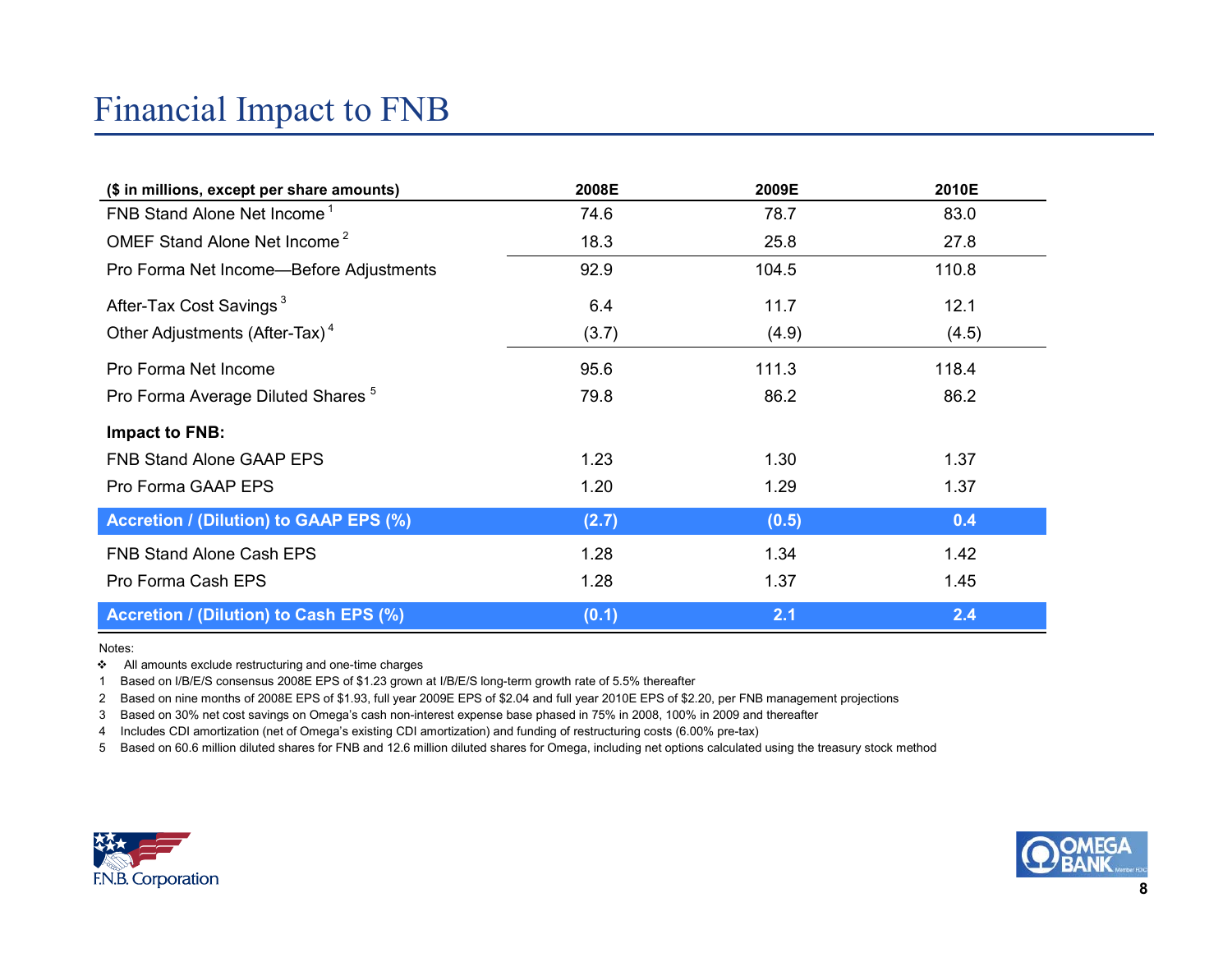## Financial Impact—Capital & Credit Quality Ratios

|                                        | <b>FNB</b>                         |                        |                   |
|----------------------------------------|------------------------------------|------------------------|-------------------|
|                                        | $\mathbf{1}$<br><b>Stand Alone</b> | Pro Forma <sup>2</sup> | <b>Difference</b> |
| <b>Capital Ratios:</b>                 |                                    |                        |                   |
| Tangible Common Equity/Tangible Assets | 4.76                               | 5.47                   | 71 bps            |
| Leverage Capital Ratio                 | 7.43                               | 8.09                   | 66 bps            |
| Dividend Payout Ratio                  | 82.5                               | 80.0                   | $(2.5\%)$         |
| Tangible Book Value Per Share          | \$4.61                             | \$4.85                 | \$0.24            |
| <b>Credit Quality:</b>                 |                                    |                        |                   |
| <b>NPLs/Total Loans</b>                | 0.57                               | 0.90                   | 33 bps            |
| <b>NCOs/Average Loans</b>              | 0.27                               | 0.23                   | $(4)$ bps         |
| Reserves/Loans                         | 1.20                               | 1.18                   | $(2)$ bps         |
| Reserves/NPLs                          | 210.0                              | 131.6                  | $(78.4\%)$        |

Note:

1 As of the quarter ended September 30, 2007

2 As of transaction close in early second quarter 2008